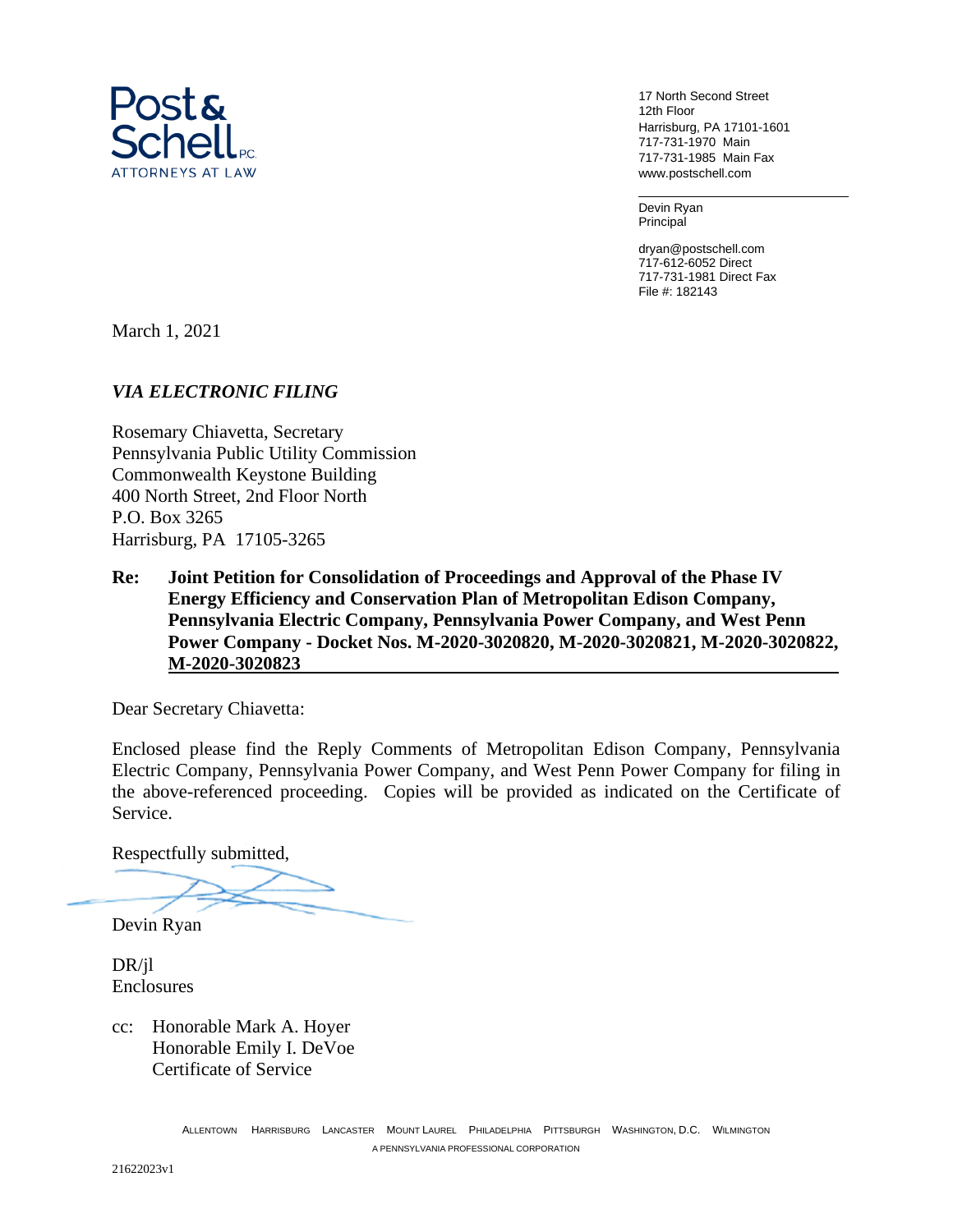## **CERTIFICATE OF SERVICE**

#### **(Docket Nos. M-2020-3020820, M-2020-3020821, M-2020-3020822, M-2020-3020823)**

I hereby certify that a true and correct copy of the foregoing has been served upon the following persons, in the manner indicated, in accordance with the requirements of 52 Pa. Code § 1.54 (relating to service by a participant).

## **VIA E-MAIL**

Erin K. Fure Office of Small Business Advocate 555 Walnut Street, 1<sup>st</sup> Floor Forum Place Harrisburg, PA 17101 E-mail: efure@pa.gov

Christy M. Appleby, Esquire Aron J. Beatty, Esquire Office of Consumer Advocate 555 Walnut Street, 5th Floor Forum Place Harrisburg, PA 17101 E-mail: CAppleby@paoca.org E-mail: ABeatty@paoca.org

John W. Sweet, Esquire Elizabeth R. Marx, Esquire Ria M. Pereira, Esquire 118 Locust Street Harrisburg, PA 17101 E-mail: pulp@palegalaid.net *CAUSE-PA* 

Susan E. Bruce, Esquire Charis Mincavage, Esquire Jo-Anne Thompson, Esquire McNees Wallace & Nurick LLC 100 Pine Street P.O. Box 1166 Harrisburg, PA 17108-1166 E-mail: sbruce@mcneeslaw.com E-mail: cmincavage@mcneeslaw.com E-mail: jthompson@mcneeslaw.com *MEIUG, PICA, and WPPII* 

Joseph L. Vullo, Esquire 1460 Wyoming Avenue Forty Fort, PA 18704 E-mail: jlvullo@bvrrlaw.com *CAAP*

Thomas J. Sniscak, Esquire Whitney E. Snyder, Esquire Bryce R. Beard, Esquire Hawke McKeon & Sniscak LLP 100 North Tenth Street E-mail: tjsniscak@hmslegal.com E-mail: wesnyder@hmslegal.com E-mail: brbeard@hmslegal.com *The Pennsylvania State University*

Jim Grevatt Energy Futures Group, Inc. P.O. Box 587 Hinesburg, VT 05461 E-mail: jgrevatt@energyfuturesgroup.com

Geoffrey Crandall MSB Energy Associates Suite 162 6907 University Avenue Middleton, WI 53562-3135 E-mail: crandall@msbnrg.com

Robert D. Knecht Industrial Economics, Inc. 2067 Massachusetts Avenue Cambridge, MA 02140 E-mail: rdk@indecon.com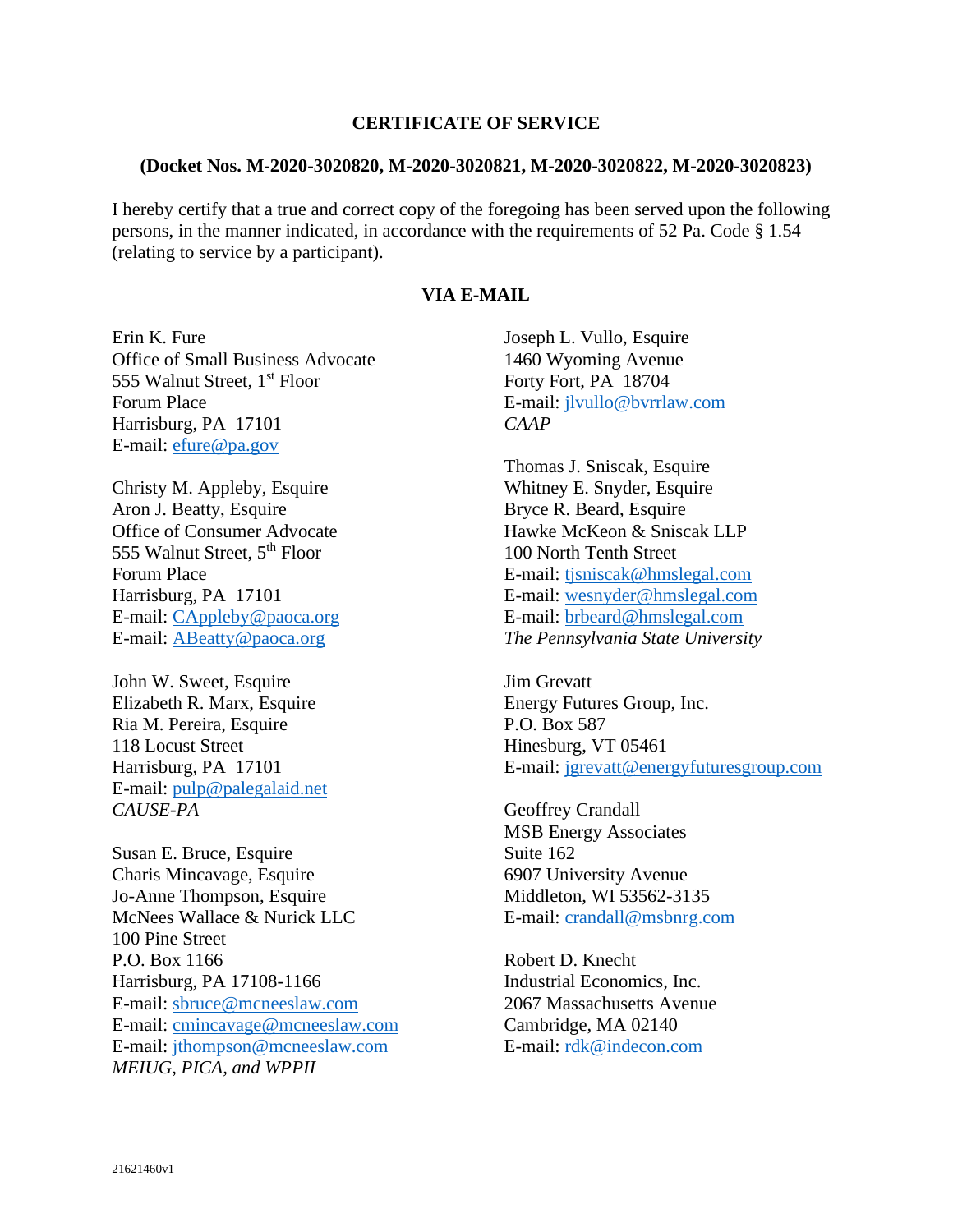James L. Crist Lumen Group 4226 Yarmouth Drive, Suite 101 Allison Park, PA 15101 Email: JLCrist@aol.com

Michael Austin Weatherization Director Community Action Committee of the Lehigh Valley  $1337 \text{ E } 5^{\text{th}}$  Street Bethlehem, PA 18015 Email: maustin@caclv.org

Brianna Esteves Manager State Policy **CERES** 99 Chauncy Street, 6<sup>th</sup> Floor Boston, MA 02111 Email: esteves@ceres.org

David B. Calabrese Senior Vice President, Government Affairs Daikin U.S. Corporation 475 Fifth Avenue,  $21<sup>st</sup>$  Floor New York, NY 10017 Email: jon.hacker@daikinus.com

Rick Rovegno Chairman Pennsylvania Coalition of Local Energy Efficiency Contractors 401 East Louther Street Carlisle, PA 17013 Email: rovegnos@pa.net

Lawrence Swanson Executive Director ACTION-Housing, Inc. 611 William Penn Place, Suite 800 Pittsburgh, PA 15219-6927 Email: lswanson@actionhousing.org

Date: March 1, 2021 \_

Ruth Ann Norton President & CEO Green & Health Homes Initiative 1612 K Street, N.W., Suite 902 Washington, DC 20006 Email: ranorton@ghhi.org

Matt Elliott Executive Director Keystone Energy Efficiency Alliance 14 S. 3rd Street Philadelphia, PA 19106 Email: melliott@keealliance.org

Raymond Nevo Sate Policy & Equity Advocate National Housing Trust  $1101$  30<sup>th</sup> Street NW Washington, DC 20007 Email: rnevo@nhtinc.org

Rachel Blake, Esquire Associate Director Regional Housing Legal Services 2 South Easton Road Glenside, PA 19038 Email: Rachel.blake@rhls.org

Thomas Schuster Clean Energy Program Director Sierra Club, Pennsylvania Chapter PO Box 1621 Johnstown, PA 15907 Email: tom.schuster@sierraclub.org

Devin T. Ryan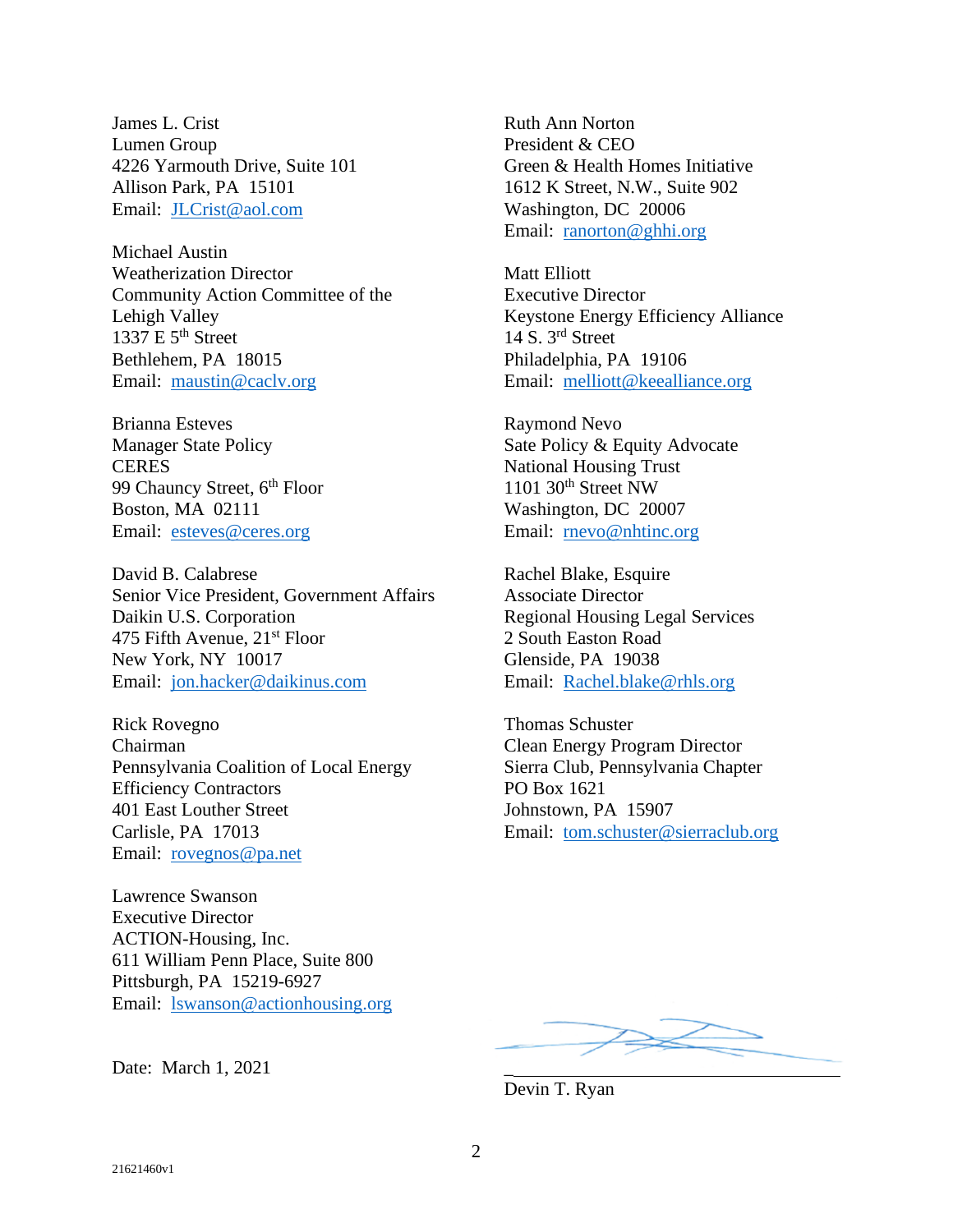### **BEFORE THE PENNSYLVANIA PUBLIC UTILITY COMMISSION**

| <b>Joint Petition for Consolidation of</b>     |                |                            |
|------------------------------------------------|----------------|----------------------------|
| Proceedings and Approval of the Phase IV       |                | Docket Nos. M-2020-3020820 |
| <b>Energy Efficiency and Conservation Plan</b> | $\ddot{\cdot}$ | M-2020-3020821             |
| of Metropolitan Edison Company,                | $\ddot{\cdot}$ | M-2020-3020822             |
| Pennsylvania Electric Company,                 | $\ddot{\cdot}$ | M-2020-3020823             |
| Pennsylvania Power Company, and West           | $\bullet$      |                            |
| <b>Penn Power Company</b>                      |                |                            |

# **REPLY COMMENTS OF METROPOLITAN EDISON COMPANY, PENNSYLVANIA ELECTRIC COMPANY, PENNSYLVANIA POWER COMPANY, AND WEST PENN POWER COMPANY**

## **TO THE PENNSYLVANIA PUBLIC UTILITY COMMISSION:**

Pursuant to the Interim Order dated January 26, 2021, Metropolitan Edison Company ("Met-Ed"), Pennsylvania Electric Company ("Penelec"), Pennsylvania Power Company ("Penn Power"), and West Penn Power Company ("West Penn") (collectively, the "Companies") hereby file these Reply Comments in response to the Comments submitted by Community Action Committee of Lehigh Valley ("CACLV"), Pennsylvania Coalition of Local Energy Efficiency Contractors ("PA-CLEEC"), Energy Efficiency for All of Pennsylvania ("PA-EEFA"), Daikin U.S. Corporation ("Daikin"), Ceres, and Keystone Energy Efficiency Alliance ("KEEA") regarding the Companies' proposed Phase IV Energy Efficiency and Conservation ("EE&C") Plan ("Phase IV Plan" or "Plan").

### **I. REPLY COMMENTS**

# **A. GENERAL**

Before addressing the Comments in more detail, the Companies note that a Joint Petition for Settlement of All Issues ("Settlement") was filed in this proceeding on February 16, 2021. This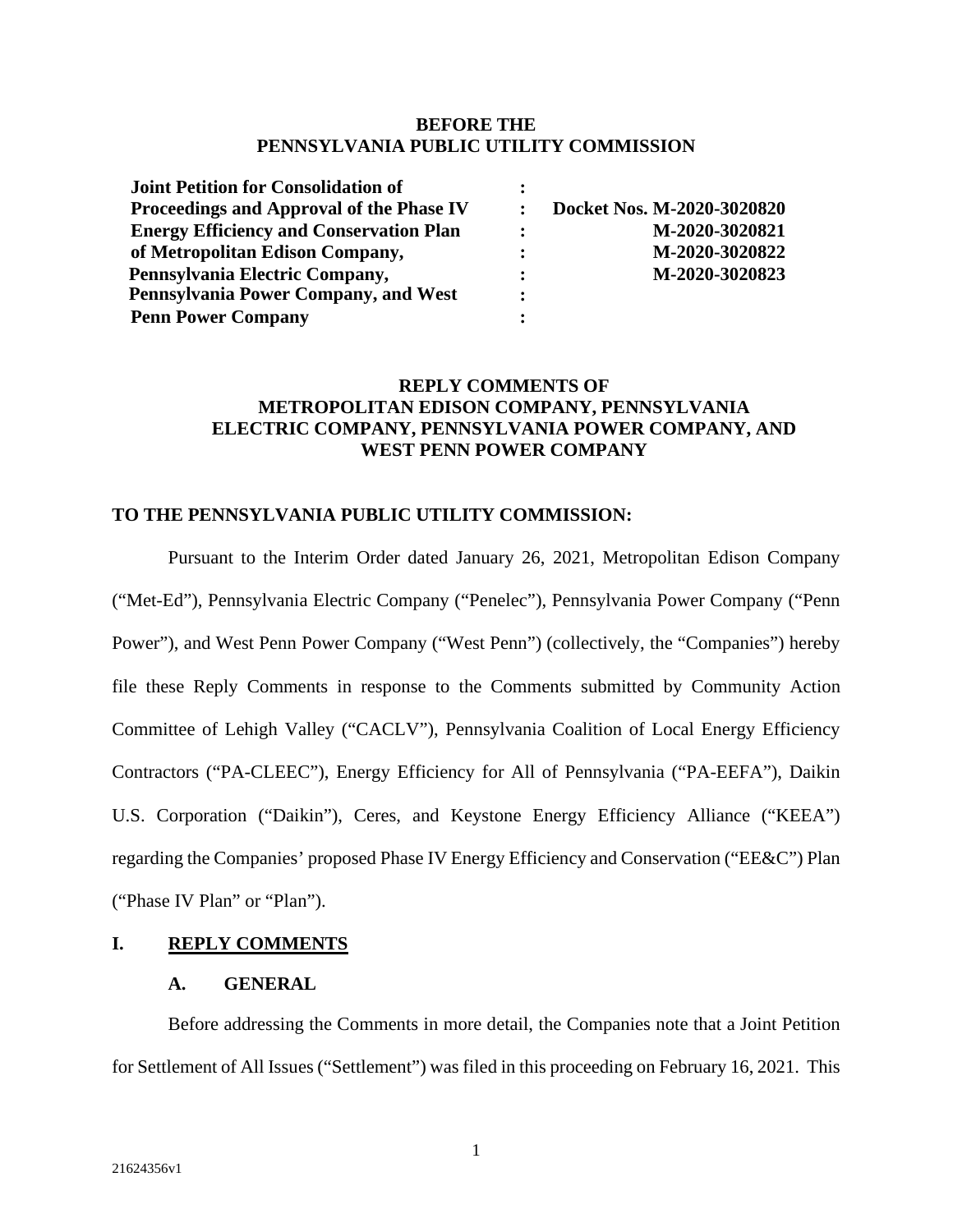unanimous Settlement was reached due to the collective efforts of the Companies and the parties who formally intervened in this matter.

As explained in the following sections, several of the issues raised in the Comments were raised in the litigation and, ultimately, resolved through the Settlement. The Companies maintain that the Pennsylvania Public Utility Commission ("Commission") should not disturb this global Settlement by incorporating any of the recommendations set forth in the Comments. Indeed, if the Settlement is modified in any way, the parties have the right to withdraw from the Settlement. (*See*  Settlement ¶ 46.) Thus, the Commission should: (1) rely upon the factual record developed by the parties who formally intervened in this proceeding and litigated the Companies' Phase IV Plan; and (2) approve the Settlement without modification.

## **B. COMPREHENSIVE AND DIRECT INSTALL MEASURES**

KEEA argues that "each Company Plan submitted failed to put forth truly comprehensive programs" and that the Commission intended for EDCs to "meet savings targets through comprehensive whole-home measures and other longer-lived measures." (KEEA Comments, p. 3.) EEFA similarly alleges that the Companies do not prioritize comprehensive, deeper savings measures. (EEFA Comments, p. 18.) EEFA alleges that the Phase IV Plan should place a greater emphasis on both comprehensive and direct install measures and makes a series of recommendations related to this topic. (EEFA Comments, pp. 3, 12-18.) For example, EEFA recommends that the Commission direct the Companies to: (1) "revise [the] Phase IV Plan to include direct installation for low income households that emphasizes comprehensive measures"; and (2) improve "availability of deeper, longer lasting efficiency measures." (EEFA Comments, p. 14.) Further, EEFA asks the Companies to clarify how they will provide incentives for comprehensive measures to low-income customers. (EEFA Comments, p. 18.)

2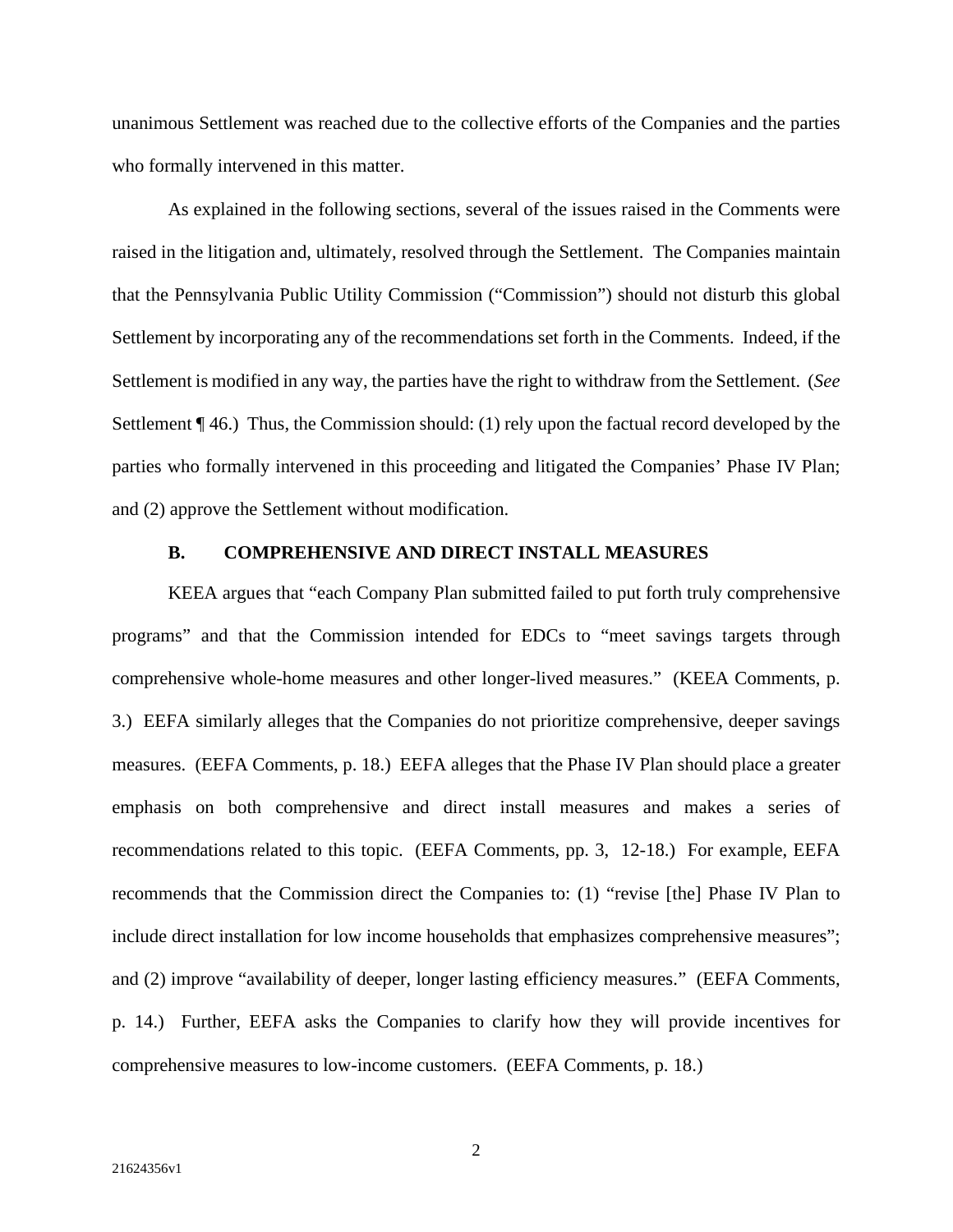As stated in the Phase IV Plan, the Plan "incorporates both near-term and longer-term energy saving opportunities for all customers, including single and prescriptive measures, multiple prescriptive and custom measures, direct install, and comprehensive whole home/whole building solutions." (Phase IV Plan, p. 13.) In this proceeding, the parties litigated several issues regarding the Phase IV Plan's measures, including whether the Plan offers a sufficient amount of direct install and comprehensive measures. (*See, e.g.*, OCA St. No. 1, pp. 3, 6, 8-9, 19-20; CAUSE-PA St. No. 1, pp. 4, 6-7, 21, 29-33.) The Companies' witness Miller explained that the Phase IV Plan met the Commission's comprehensive program requirement, as it targeted both "near-term and longerterm energy saving opportunities for customers, includes direct or targeted programs that engage customers, and serves as a portal for other program offerings because they provide customers with energy efficiency education as well as information regarding other program services and opportunities upon which they can act." Mr. Miller further explained that the Phase IV Plan provides "opportunities for customers interested in whole home/comprehensive solutions that encourage customers to consider a holistic approach to energy efficiency." (Met-Ed/Penelec/Penn Power/West Penn St. No. 2-R, p. 4.) Mr. Miller also pointed out that, contrary to CAUSE-PA's assertions, comprehensive measures make up a large portion of the measures provided to lowincome customers through the Appliances, Weatherization, and Multifamily subprograms, as well as the low-income New Homes subprogram. (Met-Ed/Penelec/Penn Power/West Penn St. No. 2- R, pp. 4-5.)

Under the Settlement, the parties reached a reasonable resolution of these issues. Specifically, the Companies will decrease their more targeted, less comprehensive Low-Income School Education subprogram megawatt-hour ("MWh") savings by 30% and will target an equivalent increase in MWh savings from insulation, air sealing, duct sealing, heat pumps and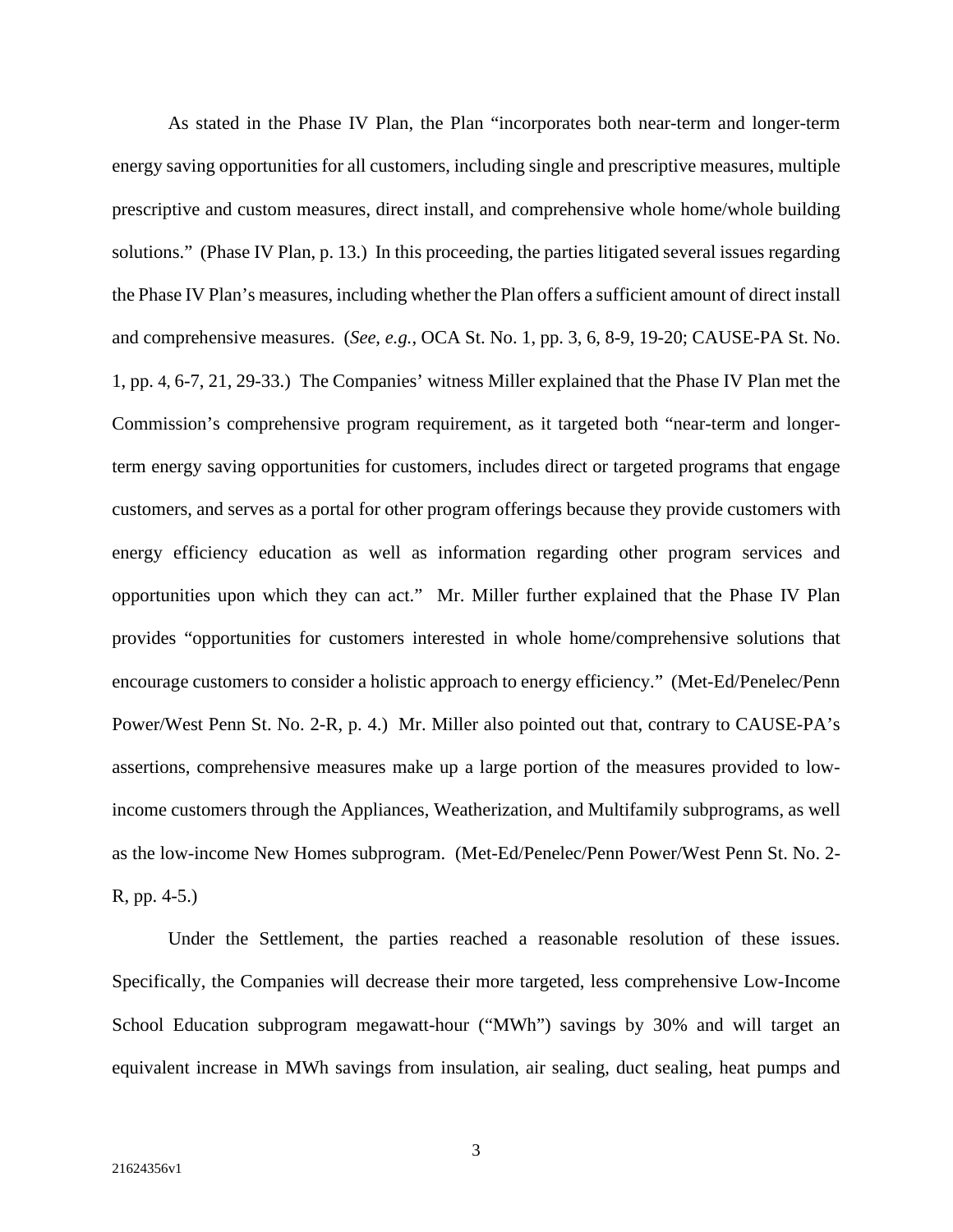residential heat pump water heaters delivered through the Low-Income Weatherization and/or Low-Income Multifamily subprograms in the aggregate, respectively, based on having available program budgets. (Settlement ¶ 29.) The Companies also will target a proportional number of low-income schools through the general residential Energy Efficient Homes School Education subprogram, based on available program budgets. (Settlement ¶ 30) The Companies also will target the installation of 75 heat pump water heaters and/or ductless mini-split heat pumps annually under its Low-Income Energy Efficiency Program, at no upfront cost to the customer, resulting in increased comprehensive savings through the entirety of Phase IV. (Settlement ¶ 32.)

In addition, the Settlement provides that the Companies will decrease their Residential Behavioral and Low-Income Behavioral subprograms MWh savings by 13% each and will target equivalent increases in MWh savings from the Residential Energy Efficient Products Appliances and/or Residential Multifamily subprograms in the aggregate, and the Low-Income Weatherization and/or Low-Income Multifamily subprograms in the aggregate, respectively, over the proposed Plan targets, based on having available program budgets. (Settlement ¶ 36.) These funds will be used to fund insulation, air sealing, duct sealing, heat pumps, residential heat pump water heaters, and residential appliances. (Settlement ¶ 36.)

The Companies believe that these Settlement provisions are a reasonable compromise of the parties' positions that also address the Comments regarding comprehensive and direct install measures and should be approved without modification. Thus, the Commission should disregard the Comments of KEEA and EEFA on these issues.

### **C. MULTIFAMILY HOUSING**

EEFA emphasizes the importance of providing multifamily housing customers with access to the EE&C programs and recommends improved programming to better reach multifamily housing providers. (EEFA Comments, pp. 3, 19-21.) Specifically, EEFA suggests that EDCs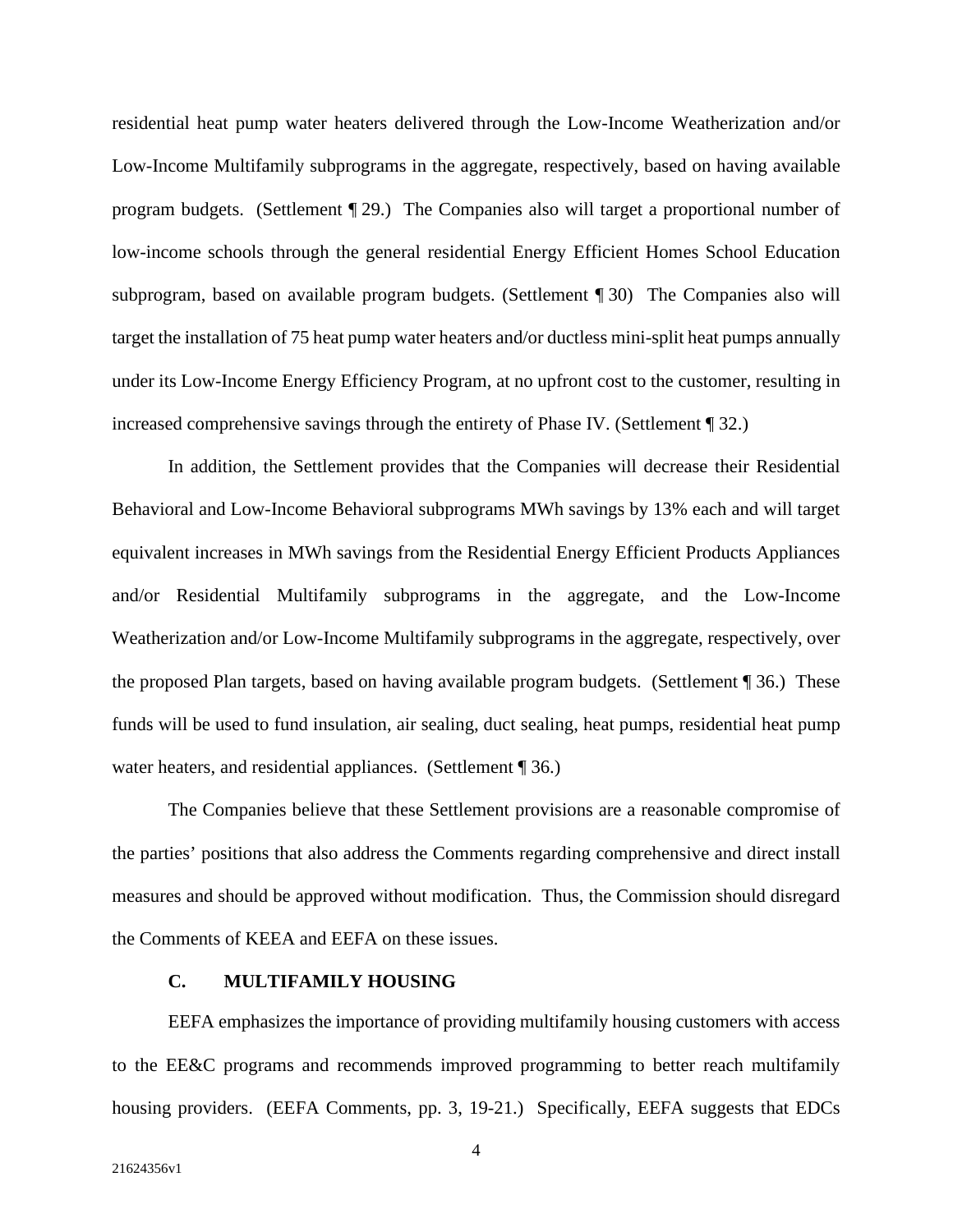revise their Phase IV Plans to: (1) include specific budget line and projected participation rates for both individually metered and master-metered multifamily buildings; and (2) improve cost sharing for low income multifamily building owners and operators. (EEFA Comments, pp. 19-22.) EEFA also contends that the Companies need to place greater emphasis on savings from master-metered multifamily properties. (EEFA Comments, p. 22.)

In this proceeding, issues were raised about the Companies' plans to offer EE&C measures to multifamily housing customers. (*See* CAUSE-PA St. No. 1, pp. 7, 29, 33; CAAP St. No. 1-R, pp. 2-4.) In response, the Companies presented testimony demonstrating that their "Phase IV Plan design already places a greater focus on multifamily housing than the Phase III Plan, as evidenced by it including a multifamily subprogram and additional measures in each sector of the Phase IV Plan." (Met-Ed/Penelec/Penn Power/West Penn St. No. 2-R, pp. 17-20.) As such, the Companies have in fact included participation, savings, and budget projections for each multifamily subprogram in each sector of the Phase IV Plan (Appendix B, Table 8, Appendix C, Tables 1-1 through 1-5 and Appendix C, Table 2).

Under the Settlement, the parties have agreed to multiple provisions designed to resolve those issues. As noted previously, the Companies will decrease their more targeted, less comprehensive Low-Income School Education subprogram MWh savings by 30% and will target an equivalent increase in MWh savings from insulation, air sealing, duct sealing, heat pumps and residential heat pump water heaters delivered through the Low-Income Weatherization and/or Low-Income Multifamily subprograms in the aggregate, respectively, based on having available program budgets. (Settlement ¶ 29.) Similarly, the Companies will decrease their Residential Behavioral and Low-Income Behavioral subprograms MWh savings by 13% each and will target equivalent increases in MWh savings from the Residential Energy Efficient Products Appliances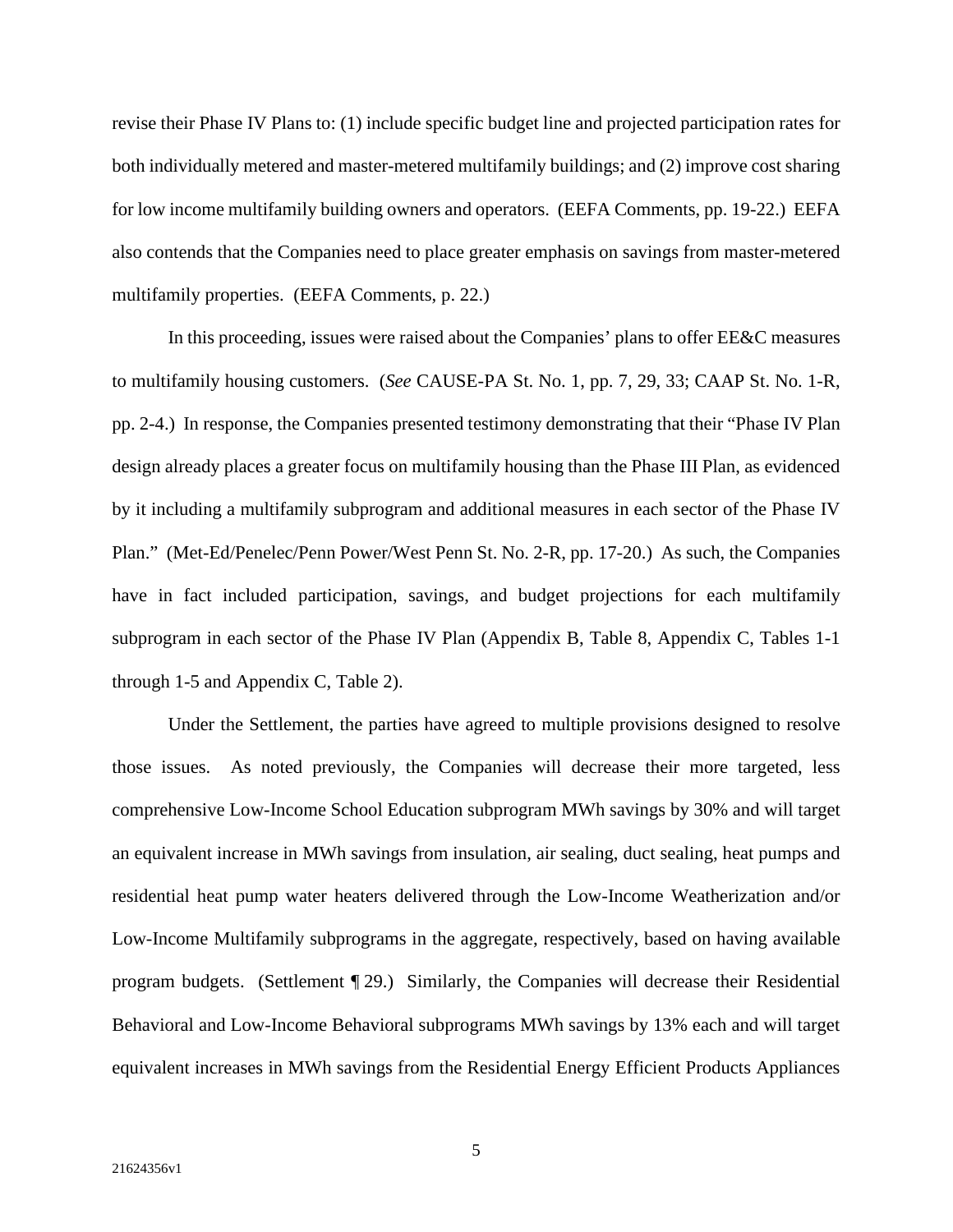and/or Residential Multifamily subprograms in the aggregate, and the Low-Income Weatherization and/or Low-Income Multifamily subprograms in the aggregate, respectively, over the proposed Plan targets, based on having available program budgets. (Settlement ¶ 36.) As such, the Companies believe that the issues related to multifamily housing have been adequately addressed by the Settlement. Thus, EEFA's recommendations should be rejected.

### **D. HEALTH AND SAFETY MEASURES**

EEFA raised a series of issues and recommendations concerning health and safety measures. (EEFA Comments, pp. 3-9, 11, 24-25.) In particular, EEFA argues that the Companies do not address how health and safety impediments will be addressed for those who don't qualify for LIURP and recommends that the Companies develop a comprehensive plan to address this concern. (EEFA Comments, p. 11.) EEFA also recommends that the Companies launch a health and safety pilot funded by the budget for research/demonstrations/pilot programs. (EEFA Comments, p. 14.)

The Settlement addresses remediating health and safety issues. Specifically, when health and safety issues are identified in the home that cannot be remediated through the Companies' existing programming, the Companies will provide a list of available housing rehabilitation providers in their service territories. (Settlement ¶ 35.) Such list will be created and maintained by the Companies with assistance from their universal service program administrators. (Settlement ¶ 35.) The Companies believe this is a reasonable resolution to such health and safety issues, and the global, unanimous Settlement should not be disturbed to accommodate EEFA's incremental requests. Therefore, EEFA's Comments on the health and safety measures should be denied.

# **E. GOVERNMENT/NON-PROFIT/INSTITUTIONAL**

In its Comments, EEFA state that the EDCs should track, report, and monitor services to government/non-profit/institutional ("GNI") customers. (EEFA Comments, p. 3.) Specifically,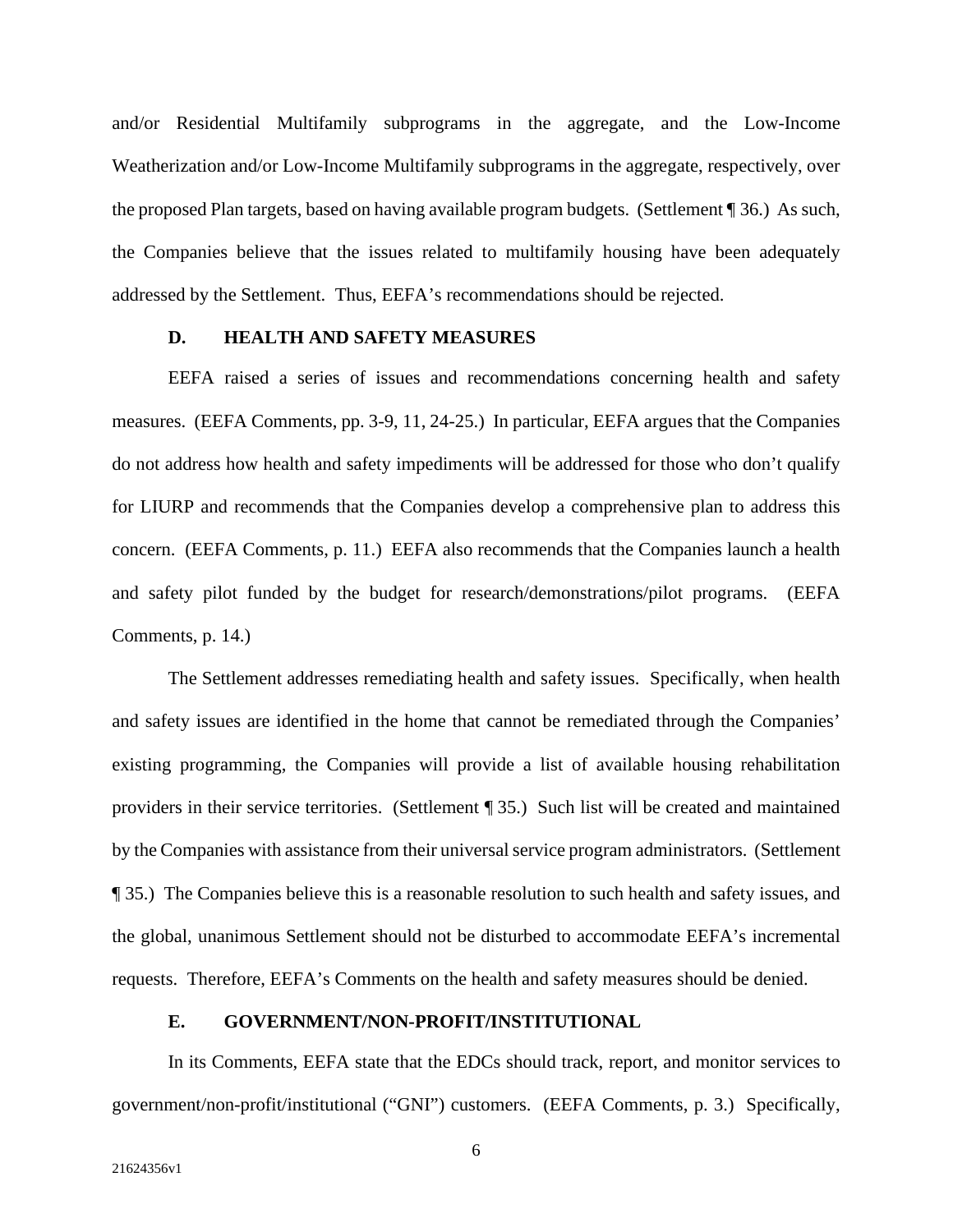EEFA recommends that the EDCs revise their Phase IV Plans to provide specific, detailed information about GNI customers in quarterly reports, including the number, types, and geographic locations of GNI customers being served. (EEFA Comments, p. 23.) Additionally, EEFA argues that the Companies do not provide "adequate assurance of GNI's continuity of access in lieu of carveouts" and need to develop a plan for tracking and reporting GNI customers' access to services. (EEFA Comments, p. 23.)

The Companies will comply with the requirements of the *Phase IV Implementation Order*, including that the EDCs "report savings achieved for the GNI sector in Phase IV." *Phase IV Implementation Order*, p. 43. The Companies will track the GNI information necessary to report on those savings. However, the Companies believe that GNI-specific reporting requirements beyond those specified in the *Phase IV Implementation Order* are unnecessary.

Furthermore, an integral part of the Phase IV Plan is the continued provision of EE&C measures to GNI customers. As stated on page 103 of the Phase IV Plan:

> The Phase IV Plan also continues to target and provide program services for governmental, nonprofit and institutional ("GNI") customers through the Energy Solutions for Business programs. The Energy Solutions for Business, Small and Large programs include subprograms and measures aimed at serving GNI customers, including direct install, single and multiple prescriptive measures, custom projects, and Energy Management services. As in Phase III, special efforts will be made to target the GNI customers for participation in these programs in recognition of their unique decision making and financing processes for making capital improvements to facilities. Marketing and outreach will specifically target GNI entities within the Companies' service territories depending upon the subprogram offering. These efforts will include the leveraging of existing Companies' relationships and employing experienced vendors who have expertise in working with GNI accounts.

Moreover, the individual Energy Solutions for Business program descriptions are replete with references to the participation and engagement of GNI customers. (*See, e.g.*, Phase IV Plan, pp.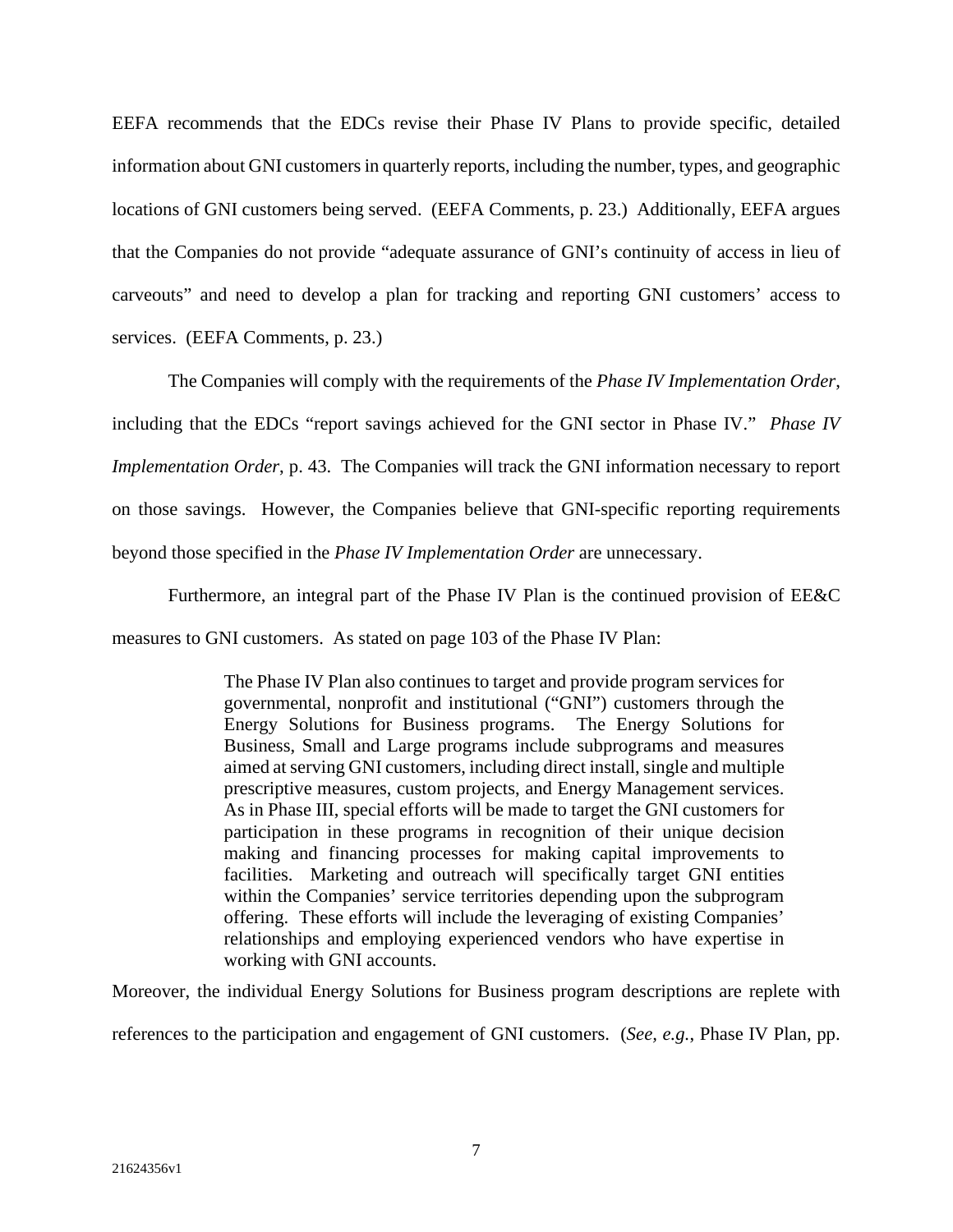72-75, 79, 89-92, 96.) Therefore, EEFA's concerns about the Companies' plans to provide EE&C measures to the GNI sector are without merit.

## **F. MISCELLANEOUS**

#### **1. Community-Based Organizations**

CALCV and PA-CLEEC submitted substantially similar Comments, in which they advocated for the continued use of community-based organizations under the Low-Income Energy Efficiency Program. According to CALCV and PA-CLEEC, CBOs provide advantages over conservation service providers ("CSPs"), such as better customer service and local knowledge and contacts. (CALCV Comments, pp. 1-2; PA-CLEEC Comments, pp. 1-2.)

The Companies value the services provided by CBOs and intend for them to be an important part of delivering the Phase IV Plan. In fact, the Companies' Phase IV Plan explicitly states that the "Companies' implementation strategy for this Phase IV Plan will rely on the use of CSP(s), partners, program allies, community-based organizations, and other entities engaged in energy efficiency to promote, communicate, deliver, and support the effective transition, deployment and implementation of the new programs and measures and suspension of programs and measures not being continued in Phase IV." (Phase IV Plan, p. 23) (emphasis added). The Phase IV Plan also provides that the Companies "plan to achieve additional new and incremental electric energy savings through the Weatherization subprogram as part of the delivery of the Companies' existing comprehensive Low-Income Usage Reduction Program ('LIURP'), by tapping the considerable expertise and existing infrastructure of LIURP contractors comprised of both Community Based Organizations ('CBOs') and private contractors." (Phase IV Plan, p. 15) (emphasis added). Thus, the Companies believe that CALCV's and PA-CLEEC's Comments about the continued use of CBOs are moot.

8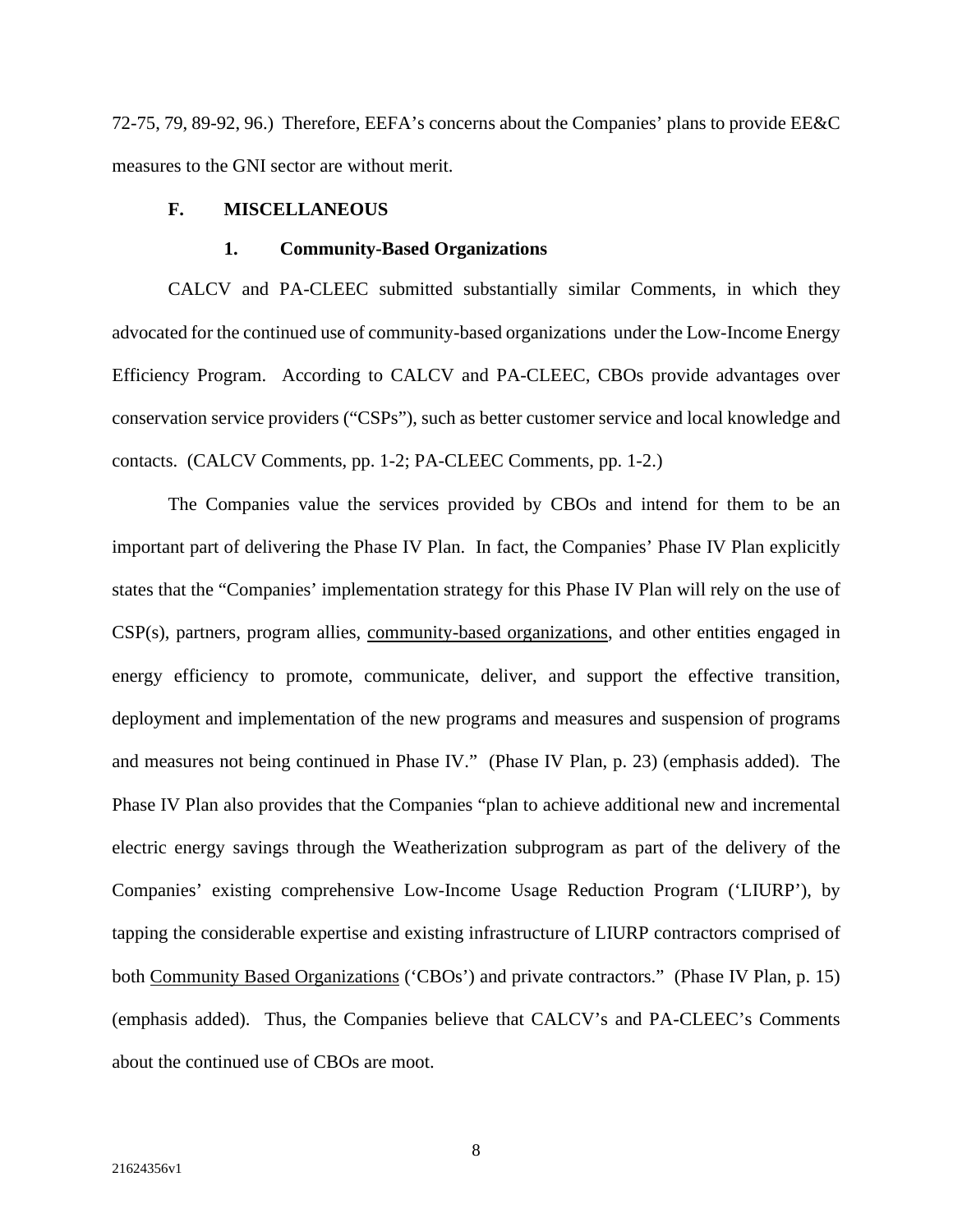## **2. Regional Greenhouse Gas Initiative (RGGI)**

KEEA argues that the EDCs should coordinate programs with the anticipated influx of Regional Greenhouse Gas Initiative ("RGGI") funds, that EDCs and energy efficiency stakeholders should be involved with distribution of RGGI proceeds, and that the Commission should ensure that the Phase IV programs are designed to accommodate expansion. (KEEA Comments, pp. 2, 8.) Ceres also contends that the EDCs' "[p]rograms should be prepared to scale should future funds from the Regional Greenhouse Gas Initiative (RGGI) become available." (Ceres Comments, p. 3.)

Issues relating to RGGI and its potential impact on the Phase IV Plans are premature and outside the scope of this proceeding. If and when Pennsylvania joins RGGI, the Commission can address the impact of RGGI on the EDCs' Phase IV Plans, including how RGGI proceeds affect the Phase IV Plans' budgets and should be utilized by the EDCs. At this time, however, it is premature and outside the scope of this proceeding to resolve those issues. The Companies can move forward with implementing their Phase IV Plan, and, if necessary, the Commission can address these RGGI-related issues at a later date in a broader stakeholder process, where all interested parties would have the opportunity to be heard.

## **3. Fuel Switching**

KEEA contends that the Commission should adopt a fuel-neutral policy, believing that the current "fuel-switching policy . . . explicitly favors natural gas and other fossil fuels over electricity even if that option fails to reduce energy consumption or is less cost-effective." (KEEA Comments, pp. 2, 7.) Ceres similarly argues that "[t]he Commission should reexamine its fuel switching policy," believing that the "current policy explicitly favors natural gas and other fossil fuels over electricity, regardless of cost considerations." (Ceres Comments, p. 3.)

9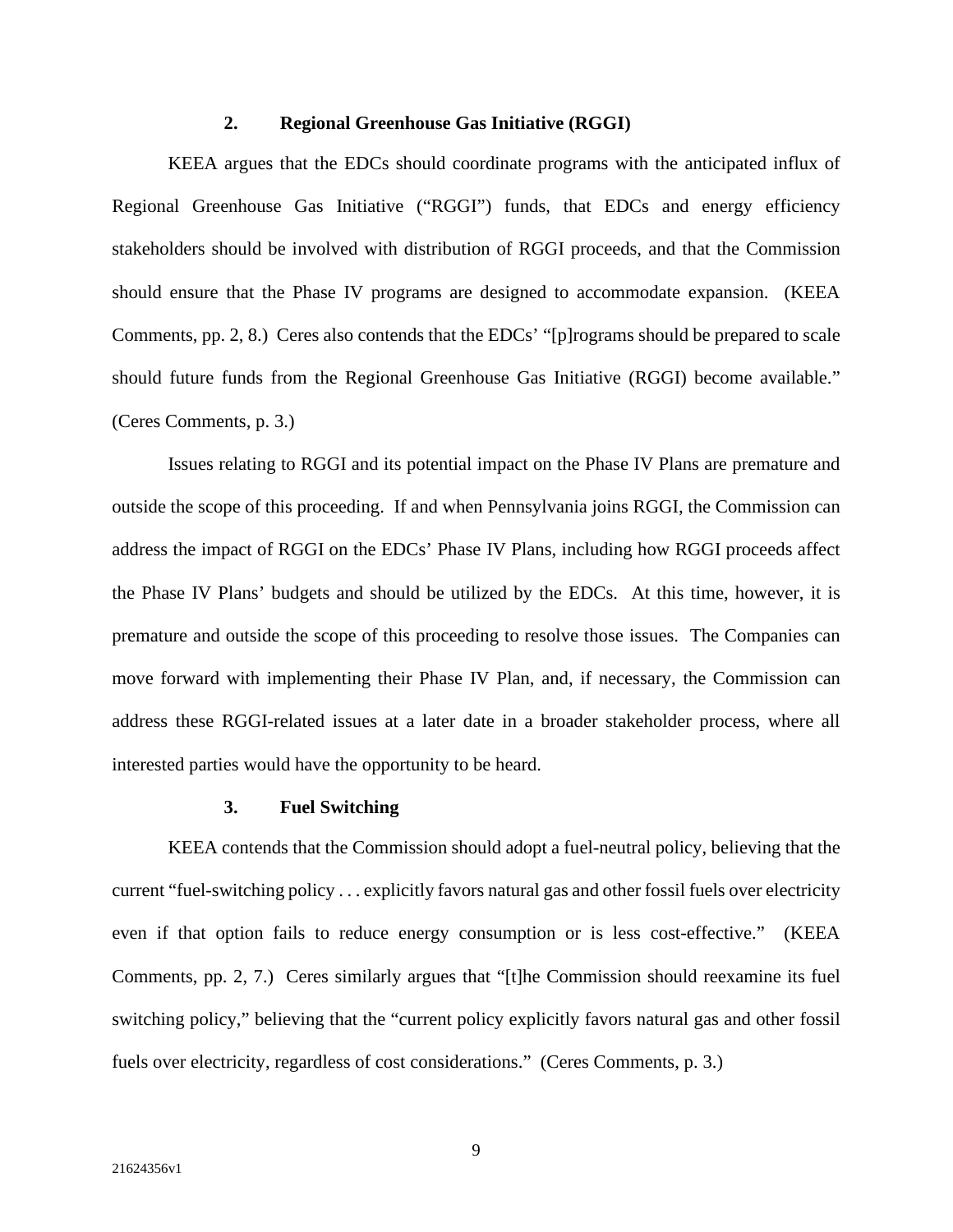The Commission's fuel switching policy is outside the scope of this individual Phase IV Plan proceeding. In addition to the fact that the Companies' Phase IV Plan does not include any such fuel-switching initiatives, the Commission previously considered and rejected recommendations by several commenters, including KEEA, that the Commission eliminate fuel switching as an available EE&C measure in Phase IV. *See Energy Efficiency and Conservation Program*, Docket No. M-2020-3015228, p. 99 (Order entered June 18, 2020) ("*Phase IV Implementation Order*"). Thus, KEEA's and Ceres's Comments about fuel switching should be rejected.

## **4. Impact of COVID-19**

Ceres recommends that the EDCs' EE&C program approaches should adapt to account for unprecedented impacts of COVID-19, such as implementing best practice health and safety requirements, prioritizing shovel-ready projects, utilizing vacant buildings to improve ventilation and HVAC to curb spread of COVID-19, supporting hospitals and healthcare facilities, and serving customer segments acutely harmed by COVID-19. (Ceres Comments, pp. 2-3.)

The Companies have already adjusted the delivery of their EE&C programs in response to COVID-19. For example, the Phase IV Plan states that "[a]s an option to performing an on-site audit to develop a retro-commissioning plan, or as an additional complementary measure, Virtual Commissioning (VCx) provides eligible customers with an analysis of their building's energy performance by using meter usage data, other data, and building modeling to identify and recommend energy efficiency measures and operational changes to improve a building's overall energy performance." (Phase IV Plan, pp. 77, 94.) "The use of building analysis using remote analysis techniques will also help customers to participate in the programs because of limited access to customers' facilities due to concerns and restrictions such as COVID-19." (Phase IV Plan, pp. 77-78, 94-95.) In addition to these programmatic approaches, the Companies have also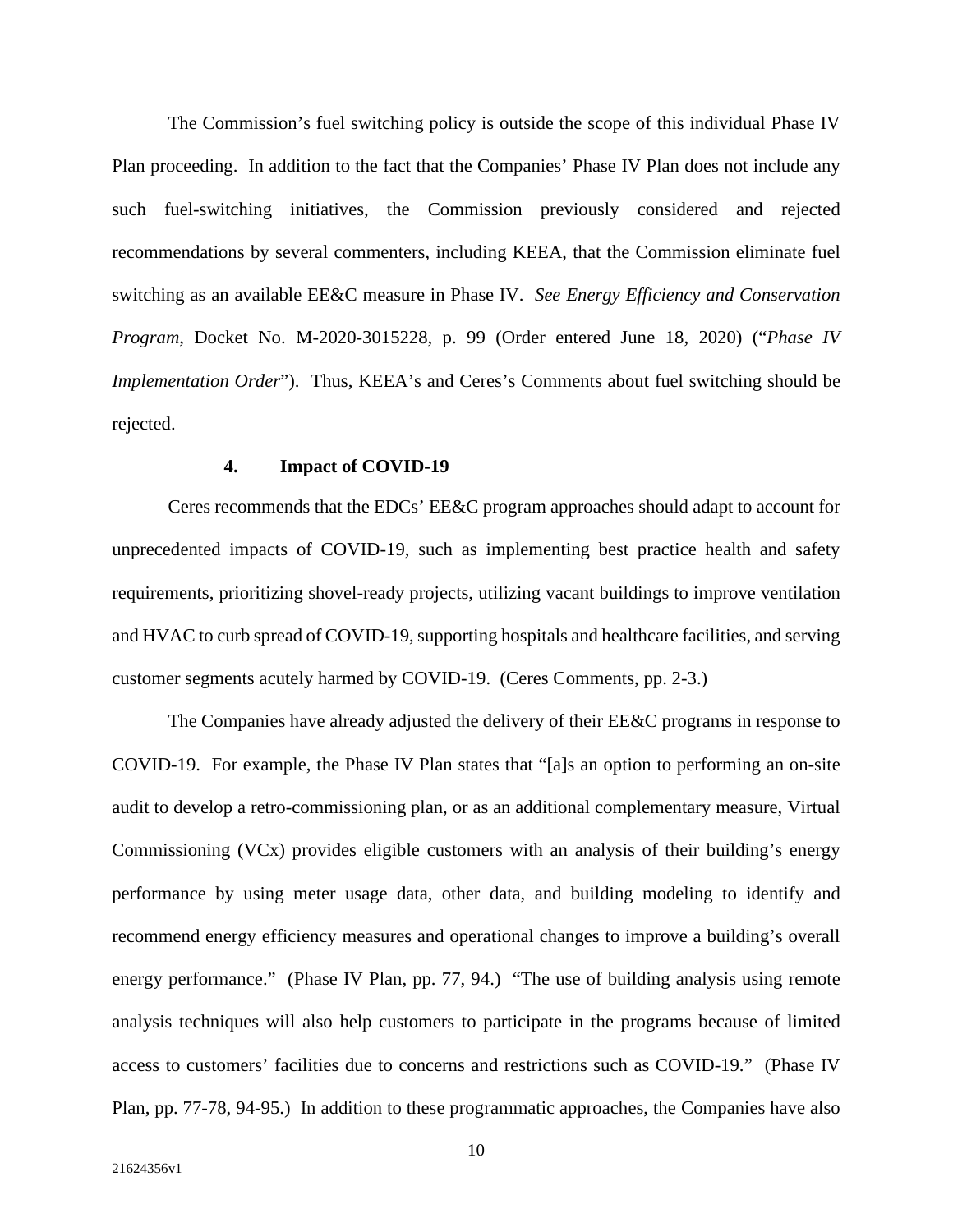worked with their CSPs and customers during Phase III to conduct program operations through virtual or telephonic meetings and other forms of socially distant or remote contact (e.g., on-line audits, photographic verification of equipment) in lieu of close or in-person contacts and intend to continue these approaches into Phase IV as necessary and available. Moreover, the Companies' Phase IV Plan already offers a broad variety of EE&C measures to residential, small commercial and industrial, and large C&I customers, including those that Ceres avers were particularly affected by the COVID-19 pandemic. Therefore, the Companies believe that Ceres's concerns have been addressed.

#### **5. Inverter HVAC Equipment**

Daikin argues that inverter HVAC equipment provides more annual energy consumption savings and peak energy savings than is currently being attributed in the Commission's 2021 Technical Reference Manual ("TRM"). (Daikin Comments, p. 1.) According to Daikin, "Inverter HVAC equipment doesn't operate like traditional single-speed HVAC equipment which is simply either on or off." (Daikin Comments, p. 2.) "Instead, inverter HVAC equipment modulates the capacity of the equipment to precisely meet the heating or cooling load at any given time." (Daikin Comments, p. 2.) As opposed to traditional HVAC equipment, Daikin believes that "EER is not an appropriate metric to apply to HVAC equipment." (Daikin Comments, p. 1.) As such, Daikin encourages the Commission and EDCs "to consider removing the full-load EER metric as a requirement for rebate eligibility for inverter HVAC equipment in the residential programs." (Daikin Comments, p. 1.)

This issue is outside the scope of the instant proceeding and should have been raised in the Commission's 2021 Technical Reference Manual ("TRM") proceeding at Docket No. M-2019- 3006867. In the Commission's *Tentative 2021 TRM Order*, "[t]he Commission proposed updating the baseline equipment efficiencies (IEERbase, EERbase, SEERbase, COPbase, HSPFbase)" for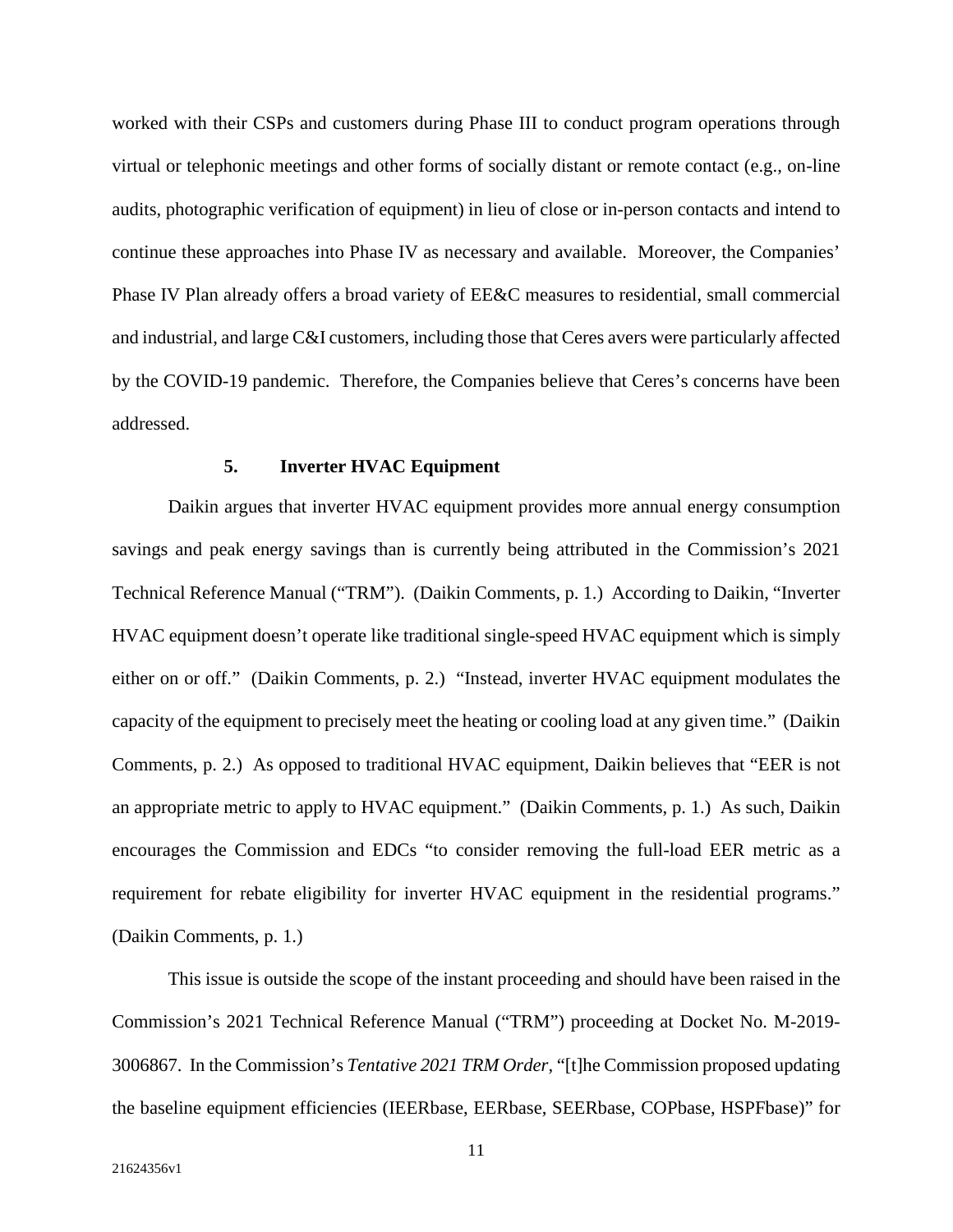HVAC systems "to be consistent with current federal standards requirements or the 2015 IECC, whichever is more stringent." *Implementation of the Alternative Energy Portfolio Standards Act of 2004: Standards for the Participation of Demand Side Management Resources – Technical Reference Manual 2021 Update*, Docket No. M-2019-3006867, p. 37 (Tentative Order entered Apr. 11, 2019) ("*Tentative 2021 TRM Order*"). After some clarifications and corrections to the equations, the Commission issued its *2021 TRM Order* establishing the efficiency requirements for HVAC systems, including Energy Efficiency Ratio ("EER"). *Implementation of the Alternative Energy Portfolio Standards Act of 2004: Standards for the Participation of Demand Side Management Resources – Technical Reference Manual 2021 Update*, Docket No. M-2019-3006867, p. 91 (Order entered Aug. 8, 2019) ("*2021 TRM Order*"), *amended*, Docket No. M-2019-3006867 (Order entered Feb. 4, 2021) ("*2021 TRM Amendment Order*").<sup>1</sup>

Daikin's Comments on this issue should have been raised in response to the Commission's *Tentative 2021 TRM Order*. Notably, Daikin did not file any Comments in that proceeding. Daikin cannot now, through the instant Phase IV Plan proceeding, propose that the Commission modify the *2021 TRM Order*. Thus, Daikin's Comments through this instant Phase IV Plan proceeding should be disregarded.

<sup>&</sup>lt;sup>1</sup> The modifications made in the 2021 TRM Amendment Order did not affect the efficiency requirements for HVAC systems.